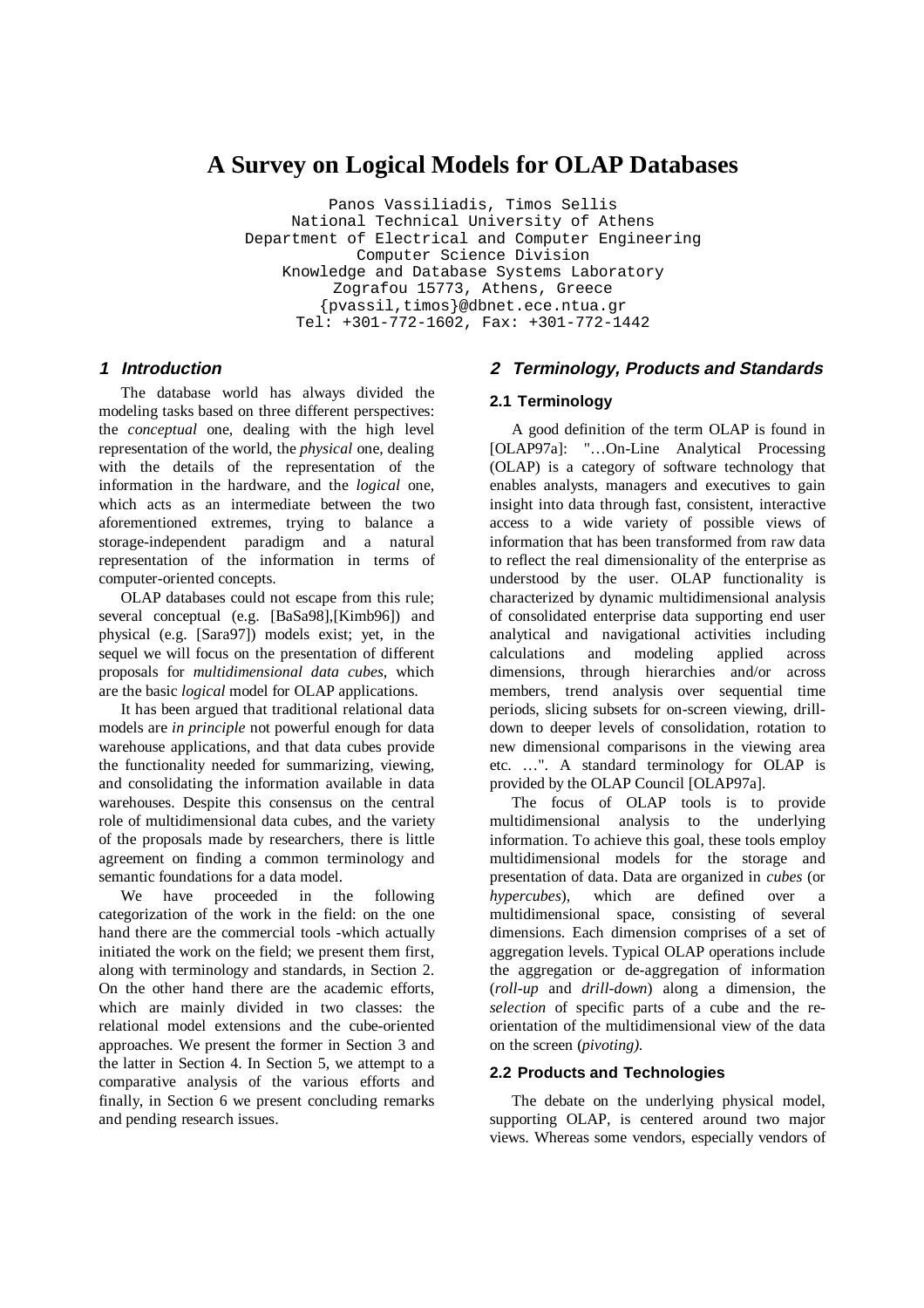traditional relational database systems (RDBMS), propose the *ROLAP architecture* (Relational On-Line Analytical Processing) [MStr95, MStr97, Info97, RedB97], others support the *MOLAP architecture* (Multidimensional On-Line Analytical Processing) [Arbo96]. The advantage of the MOLAP architecture is, that it provides a direct multidimensional view of the data whereas the ROLAP architecture is just a multidimensional interface to relational data. On the other hand, the ROLAP architecture has two advantages: (a) it can be easily integrated into other existing relational information systems, and (b) relational data can be stored more efficiently than multidimensional data.



**Figure 1. Star schema [Stan96]**

In a ROLAP architecture, data are organized in a *star* (Figure 1) or *snowflake* schema. A star schema consists of one central *fact* table and several denormalized *dimension* tables. The *measures* of interest for OLAP are stored in the fact table (e.g. Dollar Amount, Units in the table SALES). For each dimension of the multidimensional model there exists a dimension table (e.g. Geography, Product, Time, Account) with all the levels of aggregation and the extra properties of these levels. The normalized version of a star schema is a snowflake schema, where each level of aggregation has its own dimension table.

Multidimensional database systems (MDBMS) store data in n-dimensional arrays. Each dimension of the array represents the respective dimension of the cube. The contents of the array are the measure(s) of the cube. MDBMS require the precomputation of all possible aggregations: thus they are often more performant than traditional RDBMS [Coll96], but more difficult to update and administer.

#### **2.3 Benchmarks and Standards**

The OLAP Council has come up with the *APB-1 benchmark* [OLAP97b] for OLAP databases. The APB-1 benchmark simulates a realistic OLAP business situation that exercises server-based software. The standard defines a set of dimensions with respect to their logical perspective. The logical database structure is made up of six dimensions: *time*, *scenario*, *measure*, *product*, *customer*, and *channel*. The benchmark does not assume a specific underlying physical model: the input data are provided in the form of ASCII files. The operations nicely simulate the standard OLAP operations and include bulk and incremental loading of data from internal or external data sources, aggregation or drill-down of data along hierarchies, calculation of new data based on business models, etc.

The *TPC-D benchmark* [TPC98] models a decision support environment in which complex ad hoc business-oriented queries are submitted against a large database. TPC-D comprises of a hybrid star and snowflake schema, involving several dimension and fact tables. The benchmark is definitely relational-oriented: there is no explicit treatment of cubes and dimension hierarchies. Of course, one can always deduce them implicitly from the underlying schema; nevertheless, the dimensions seem too simple in their structure and depth. The benchmark is accompanied by a set of queries which seem to be close to the usual queries in a DSS environment. These queries do not fit the pattern of typical OLAP operations, which are sequential and interactive in their nature. Currently, a revision of the benchmark is under preparation.

The *OLEDB for OLAP* [MS98] standard has been developed by Microsoft as a set of COM objects and interfaces, destined to provide access to multidimensional data sources through OLEDB. OLEDB for OLAP employs a model for cubes and dimensions, that supports the logical notions already explained in section 2.1. Moreover, it provides a language of *MultiDimensional eXpressions* (MDX) for the calculation and presentation of cubes. OLEDB for OLAP provides a good intuition on the entities comprising a multidimensional database; nevertheless it has several disadvantages: it lacks a solid theoretical background (e.g. there is no definition of the *schema* of a multicube) and combines *presentational* with *computational* issues. The result is a complex and, to some extent, hard to use (although powerful enough) language.

The *Metadata Interchange Specification* [Meta97] was proposed by the Metadata Coalition,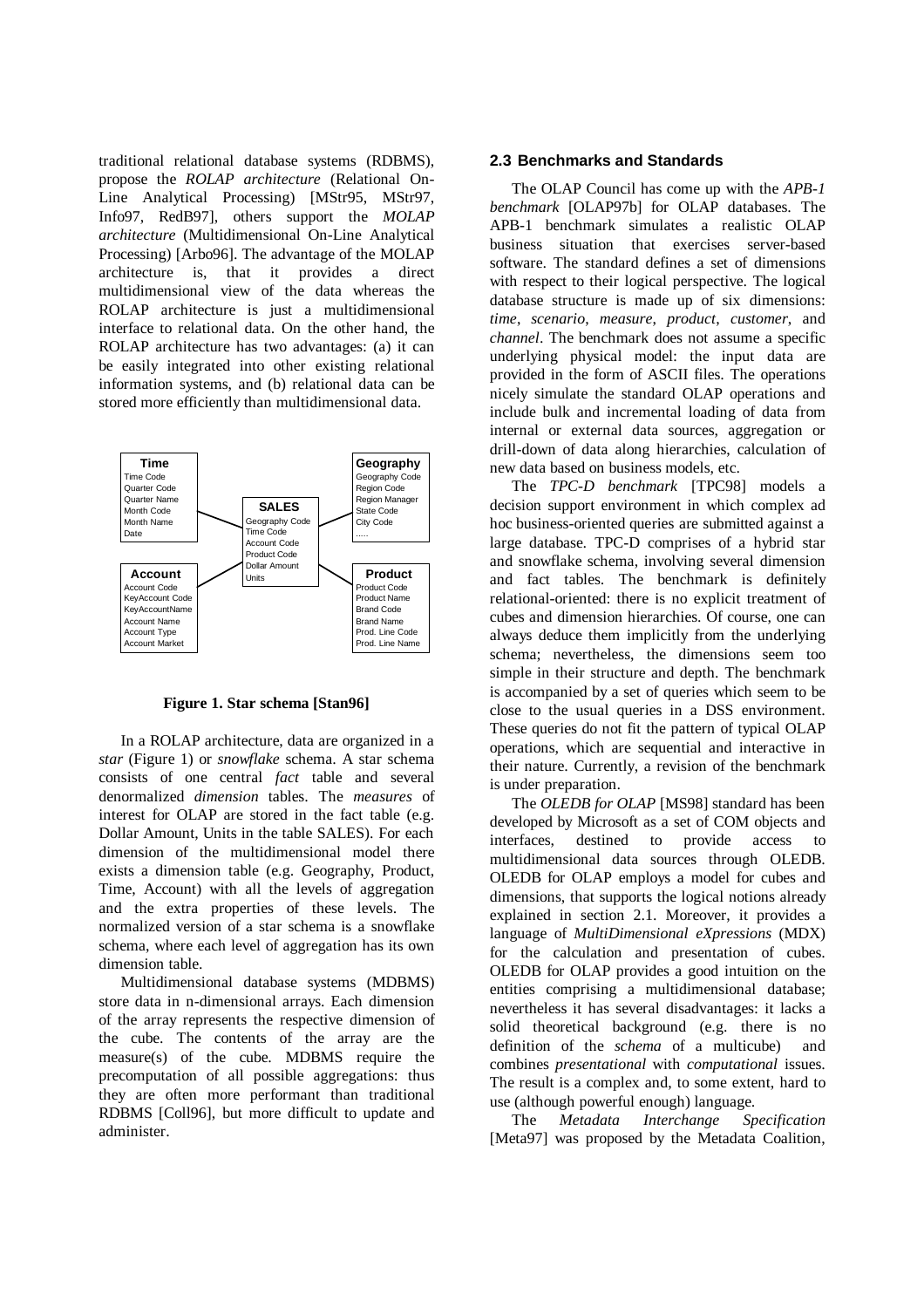an open group of companies such as IBM, Sybase, Informix, etc. The Metadata Interchange Specification (MDIS) provides a standard access mechanism and a standard application programming interface to control and manage metadata with interchange specification-compliant tools. MDIS tries to present a metadata metamodel for a wide set of database models (relational, object-oriented, entity-relationship, etc.), with a model for multidimensional databases belonging to this set. The model proposed by MDIS supports the notion of dimension which just comprises from a set of levels. Cubes are not directly modeled in the MDIS model.

## **3 Relational Extensions**

#### **3.1 Models for OLAP**

The *data cube* operator was introduced in [GBLP96]. The *data cube* operator expands a relational table, by computing the aggregations over all the possible subspaces created from the combinations of the attributes of such a relation. Practically, the introduced *CUBE* operator calculates all the marginal aggregations of the detailed data set. The value '*ALL*' is used for any attribute which does not participate in the aggregation, meaning that the result is expressed with respect to all the values of this attribute.

In [LW96] a multidimensional data model is introduced based on relational elements. Dimensions are modeled as *dimension relations*, practically annotating attributes with dimension names. Cubes are modeled as functions from the cartesian product of the dimensions to the measure and are mapped to *grouping relations* through an applicability definition. A grouping algebra is presented, extending existing relational operators and introducing new ones, such as ordering and grouping to prepare cubes for aggregations. Furthermore, a multidimensional algebra is presented, dealing with the construction and modification of cubes as well as with aggregations and joins. For example, the operator *roll* is almost a monotone roll-up. Finally, a relation can be grouped by intervals of values; the values of the "dimensions" are ordered and then "grouped by", using an auxiliary table.

In [BPT97] multidimensional databases are considered to be composed from sets of tables forming denormalized star schemata. Attribute hierarchies are modeled through the introduction of functional dependencies in the attributes of the dimension tables. Nevertheless, this work is focused on the data warehouse design optimization problem and not on the modeling of cubes or cube operations.

In [GL97] *n-dimensional* tables are defined and a relational mapping is provided through the notion of *completion*. An algebra (and an equivalent calculus) is defined with classical relational operators as well as restructuring, classification and summarization operators. The expressive power of the algebra is demonstrated through the modeling of the data cube and monotone roll-up operators.

In [GL98] a new extension of the relational model and a new language are proposed. The underlying model is an extension of the relational model to handle *federated names*. A complex name is a pair, comprising of a name (or concept) and a finite set of associated criteria set, relating the concept to a common, global set of criteria. An extension of SQL, *nD-SQL* is also provided, along with its mapping to an extension of the relational algebra. The applicability of the language to OLAP operations is shown through a set of examples, practically modeling the *CUBE* operator of [GBLP96]. The authors give different semantics to the *ROLLUP* and *DRILLDOWN* operators than the ones we give here. Moreover, results on the optimization of the execution of queries are also provided.

### **3.2 Relationship with Statistical Databases**

A lot of relevant work has been done in the past in the area of *statistical databases* [Shos97]. In [Shos97] a comparison of work done in statistical and multidimensional databases is presented. The comparison is made with respect to application areas, conceptual modeling, data structure representation, operations, physical organization aspects and authorization/security issues. The basic conclusion of this comparison is that the two areas have a lot of overlap, with statistical databases emphasizing on conceptual modeling and OLAP emphasizing on physical organization and efficient access.

In [OOM85, OOM87] a data model for statistical databases is introduced. The model is based on *summary tables* and operators defined on them such as construction/destruction, concatenation/extraction, attribute splitting/merging and aggregation operators. Furthermore, physical organization and implementation issues are discussed. [OOM85] is very close to practical OLAP operations, although discussed in the context of summary tables.

In [RR91] a functional model ("Mefisto") is presented. Mefisto is based on the definition of a data structure, called "statistical entity" and on operations defined on it like summarization, classification, restriction and enlargement.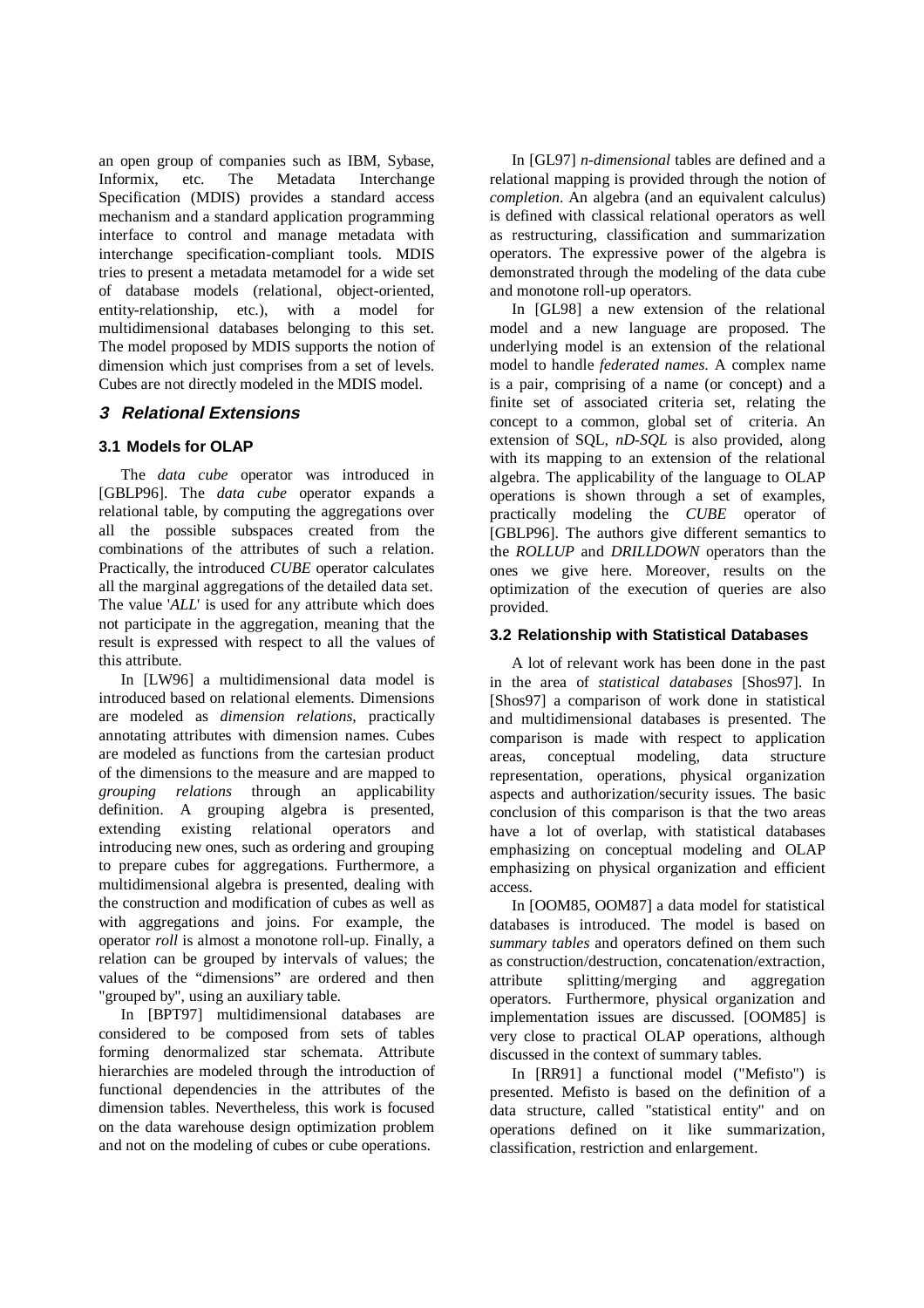# **4 Cube-Oriented Models**

There have also been efforts to model directly and more naturally multidimensional databases; we call these efforts *cube-oriented*. This does not mean that they are far from the relational paradigm  $-$  in fact all of them have mappings to it − but rather that their main entities are *cubes* and *dimensions*.

In [AGS95], a model for multidimensional databases is introduced. The model is characterized from its symmetric treatment of *dimensions* and *measures*. A set of minimal (but rather complicated) operators is also introduced dealing with the construction and destruction of cubes, join and restriction of cubes, and merging of cubes through direct dimensions. Furthermore, an SQL mapping is presented.

In [CT97], a multidimensional database is modeled through the notions of *dimensions* and *ftables*. Dimensions are constructed from hierarchies of *dimension levels*, whereas f-tables are repositories for the factual data. Data are characterized from a set of *roll-up* functions, mapping the instances of a dimension level to instances of another dimension level. A query language is the focus of this work: a calculus for f-tables along with scalar and aggregate functions is presented, basically oriented to the formulation of aggregate queries. In [CT98a] the focus is on the modeling of multidimensional databases: the basic model remains practically the same, whereas ER modeling techniques are given for the conceptual modeling of the multidimensional database. A mapping to physical entities such as relations and multidimensional arrays is provided. In [CT98b] a graphical query language as well as an equivalent algebra is presented. The algebra is a small extension to the relational algebra, including a roll-up operator, yet no equivalence to the calculus is provided.

In [Vass98] dimensions and dimension hierarchies are explicitly modeled. Furthermore, an algebra representing the most common OLAP operations is provided. The model is based on the concept of the *basic cube* representing the cube with the most detailed information (i.e. the information at the lowest levels of the dimension hierarchies). All other cubes are calculated as expressions over the basic cubes. The algebra allows for the execution of sequences of operations as well as for drill-down operations. A relational mapping is also provided for the model, as well as a mapping to multidimensional arrays.

In [Lehn98] another model is presented, based on primary and secondary multidimensional objects. A *Primary Multidimensional Object* (PMO), which represents a cube, consists of : a cell identifier, a schema definition, a set of selections, an aggregation type (e.g. sum, avg, no-operator) and a result type. A *Secondary Multidimensional Object* (SMO) consists of all the dimension levels (also called "dimensional attributes") to which one can roll-up or drill-down for a specific schema. Operations like Roll-up, Drilldown, Slice, Dice etc. are also presented; yet not all of them are defined at the instance level. In [LAW98], which is a sequel to the previous paper, two multidimensional normal forms are proposed, defining (a) modeling constraints for summary attributes and (b) constraints to model complex dimensional structures.

In [GJJ97] the CoDecide model is − informally − presented. The so-called *tape model* consists of structured hierarchies called *tapes* (corresponding to dimensions). Each tape consists of a set of hierarchically interrelated *tracks* (corresponding to *levels*). The intersection of tracks defines a *multidimensional matrix*. Operations like roll-up and drill-down are defined for the tape model. It is important to note that the tape model can combine several matrices, defined as networks of crossing tapes. Moreover, the tape model is a the lower part of a layered set of models, representing the logical perspective. On top of it, the *transformation*, *visualization* and *control* models are defined, belonging essentially to the *presentational* perspective.

## **5 Comparison**

In the sequel, we present a comparison of the various models. The first list of requirements for logical cube models is found in [BSHD98]. In our approach we followed the discrimination between entities and operations and came up with three big categories of attributes for cube models. The first group of attributes deals with the representation of the multidimensional space: as usual, we check whether entities are modeled as cubes or tables (denoted by *C* or *T* respectively) and whether level hierarchies are modeled, or not. The second group of attributes deals with language issues: the character of the query language (procedural, declarative, visual), the direct support of sequences of operations and a subjective characterization of how naturally the classical OLAP operations are modeled. The third group is concerned with the existence of physical mappings to relations and/or multidimensional arrays.

In Table 1, 'SQL ext.' indicates extension of SQL, and N/A means that the information is not directly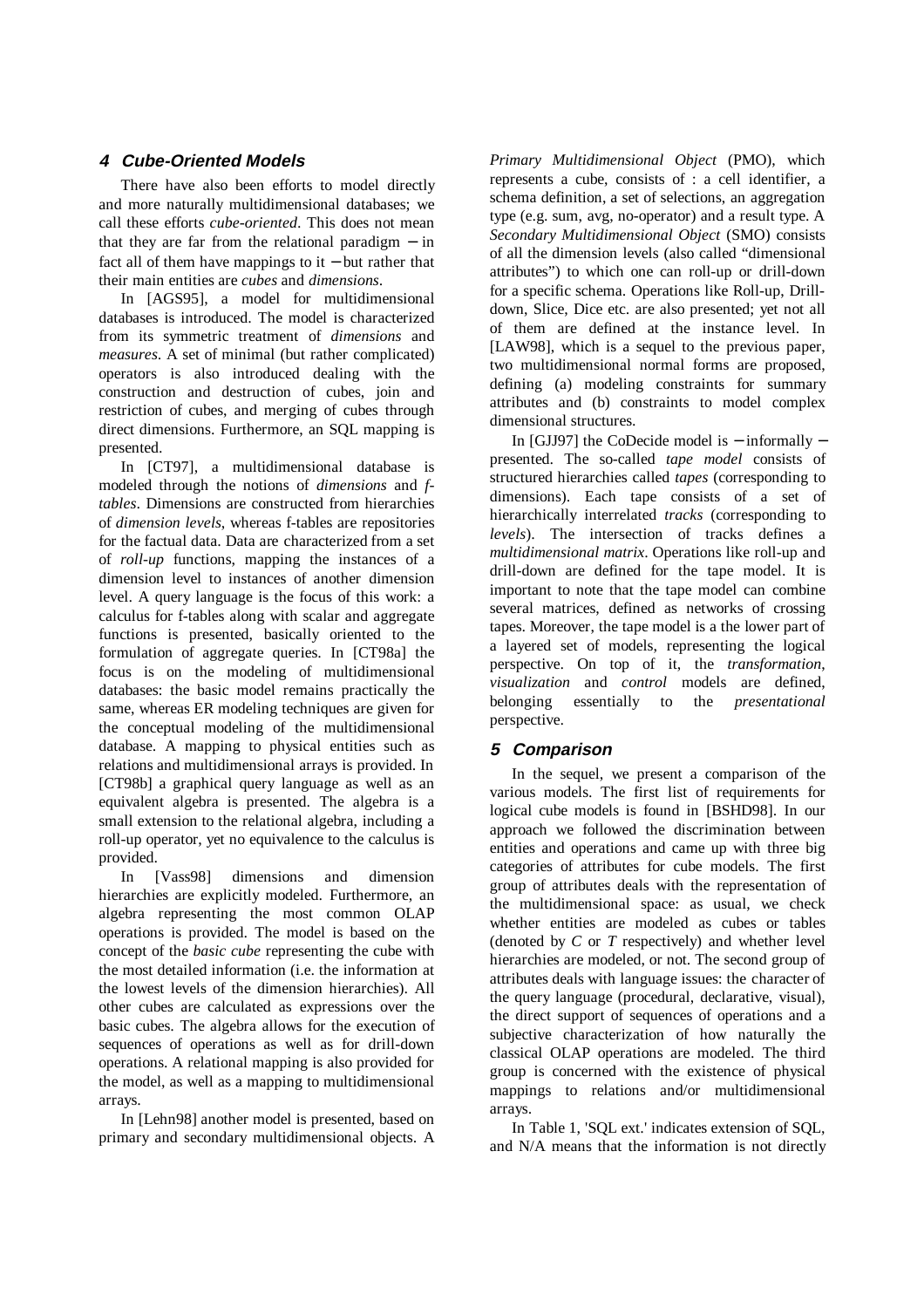|                                |                  | <b>Multidimensional</b><br>space |                      | <b>Language aspects</b> |                          |              |                       |                  | <b>Physical representation</b> |                |
|--------------------------------|------------------|----------------------------------|----------------------|-------------------------|--------------------------|--------------|-----------------------|------------------|--------------------------------|----------------|
|                                |                  | Cubes                            | level<br>hierarchies | Procedural<br>QL        | <b>Declarative</b><br>QL | Visual<br>QL | Seq. of<br>operations | natural<br>repr. | relational<br>mapping          | m/d<br>mapping |
| <b>Relational-</b><br>Oriented | GBLP96           | T                                |                      |                         | SQL ext.                 |              |                       |                  | ✓                              |                |
|                                | LW96             | $\mathbf T$                      | implicitly           | algebra                 |                          |              |                       | $\checkmark$     | $\checkmark$                   |                |
|                                | GL97             | $\rm T$                          | $\checkmark$         | algebra                 | calculus                 |              |                       |                  | $\checkmark$                   |                |
|                                | <b>GL98</b>      | $\rm T$                          |                      | ✓                       | $\checkmark$             |              |                       |                  | $\checkmark$                   |                |
|                                | BPT97            | T                                | $\checkmark$         |                         |                          |              |                       |                  | $\checkmark$                   |                |
| Cube-<br>Oriented              | AGS95            | $\mathbf C$                      |                      | algebra                 |                          |              |                       |                  | $\checkmark$                   | $\checkmark$   |
|                                | CT97,<br>98, 98a | $\mathsf{C}$                     | $\checkmark$         | algebra                 | calculus                 | $\checkmark$ |                       | $\checkmark$     | $\checkmark$                   | $\checkmark$   |
|                                | Vass98           | ${\bf C}$                        | $\checkmark$         | algebra                 |                          |              | $\checkmark$          | $\checkmark$     | $\checkmark$                   | $\checkmark$   |
|                                | Lehn98,<br>LAW98 | $\mathsf{C}$                     | $\checkmark$         | algebra                 |                          |              |                       | $\checkmark$     | ✓                              | implic.        |
|                                | GJJ97            | ${\bf C}$                        | implicitly           | N/A                     | N/A                      | $\checkmark$ |                       | $\checkmark$     | N/A                            | N/A            |
| <b>Standards</b>               | $APB-1$          | $\mathbf C$                      | $\checkmark$         | natural<br>lang.        |                          |              |                       | $\checkmark$     |                                |                |
|                                | TPC-D            | T                                |                      |                         | SQL                      |              |                       |                  | ✓                              |                |
|                                | <b>OLEDB</b>     | $\mathsf{C}$                     | $\checkmark$         | $C++$ calls             | SQL-like                 |              |                       | $\checkmark$     | $\checkmark$                   | implic.        |
|                                | <b>MDIS</b>      | $\rm T$                          | $\checkmark$         |                         |                          |              |                       |                  |                                |                |
| <b>Statistical</b>             | OOM85            | T                                | implicitly           | algebra                 |                          |              |                       | $\checkmark$     | $\checkmark$                   |                |
|                                | <b>RR91</b>      | T                                | implicitly           | algebra                 |                          |              | $\checkmark$          | $\checkmark$     | $\checkmark$                   |                |

available in the material examined (papers).

**Table 1. Comparison of the various cube models.**

#### **6 Conclusions**

In this paper we provided a categorization of the work in the area of OLAP logical models by surveying some major efforts, from commercial tools, benchmarks and standards, and academic efforts. We have also attempted a comparison of the various models along several dimensions, including representation and querying aspects.

Clearly, a lot of interesting work can be expected in the area. The issue of reaching a consensus on the modeling issues is still open, both in the logical and the conceptual perspective. Devising a common standard declarative language is also of high importance. Moreover, there is potential for useful results, in the area of logical optimization and caching rules (in order to exploit the possibility of reusing existing cubes for the computation of new ones), through the use of a generic logical multidimensional model (independently from the underlying physical model).

**Acknowledgments.** This work is supported by the European Commission in ESPRIT Long Term Research Project DWQ (Foundations of Data

Warehouse Quality). We would also like to thank Prof. Matthias Jarke.

## **7 References**

| [AGS95]  | R. Agrawal, A. Gupta, S. Sarawagi.               |
|----------|--------------------------------------------------|
|          | Modeling Multidimensional Databases.             |
|          | IBM Research Report, IBM Almaden                 |
|          | Research Center, September 1995.                 |
| [Arbo96] | Arbor Software Corporation. Arbor                |
|          | Essbase.http://www.arborsoft.com/essb            |
|          | ase.html, 1996.                                  |
| [BaSa98] | F. Baader, U. Sattler. Description               |
|          | Logics with Concrete Domains and                 |
|          | Aggregation. Proc. of the $13th$                 |
|          | European Conference on Artificial                |
|          | Intelligence (ECAI-98). 1998.                    |
| [BPT97]  | E. Baralis, S. Paraboschi, E. Teniente.          |
|          | Materialized View Selection in<br><sup>2</sup>   |
|          | Multidimensional Database. In 23rd               |
|          | VLDB Conference, Athens, August                  |
|          | 1997                                             |
| [BSHD98] | M. Blaschka, C. Sapia, G. Höfling, B.            |
|          | Dinter. Finding your way through                 |
|          | multidimensional data models. In 9 <sup>th</sup> |
|          | DEXA Workshop, Vienna,<br>Intl.                  |
|          | Austria, August 1998.                            |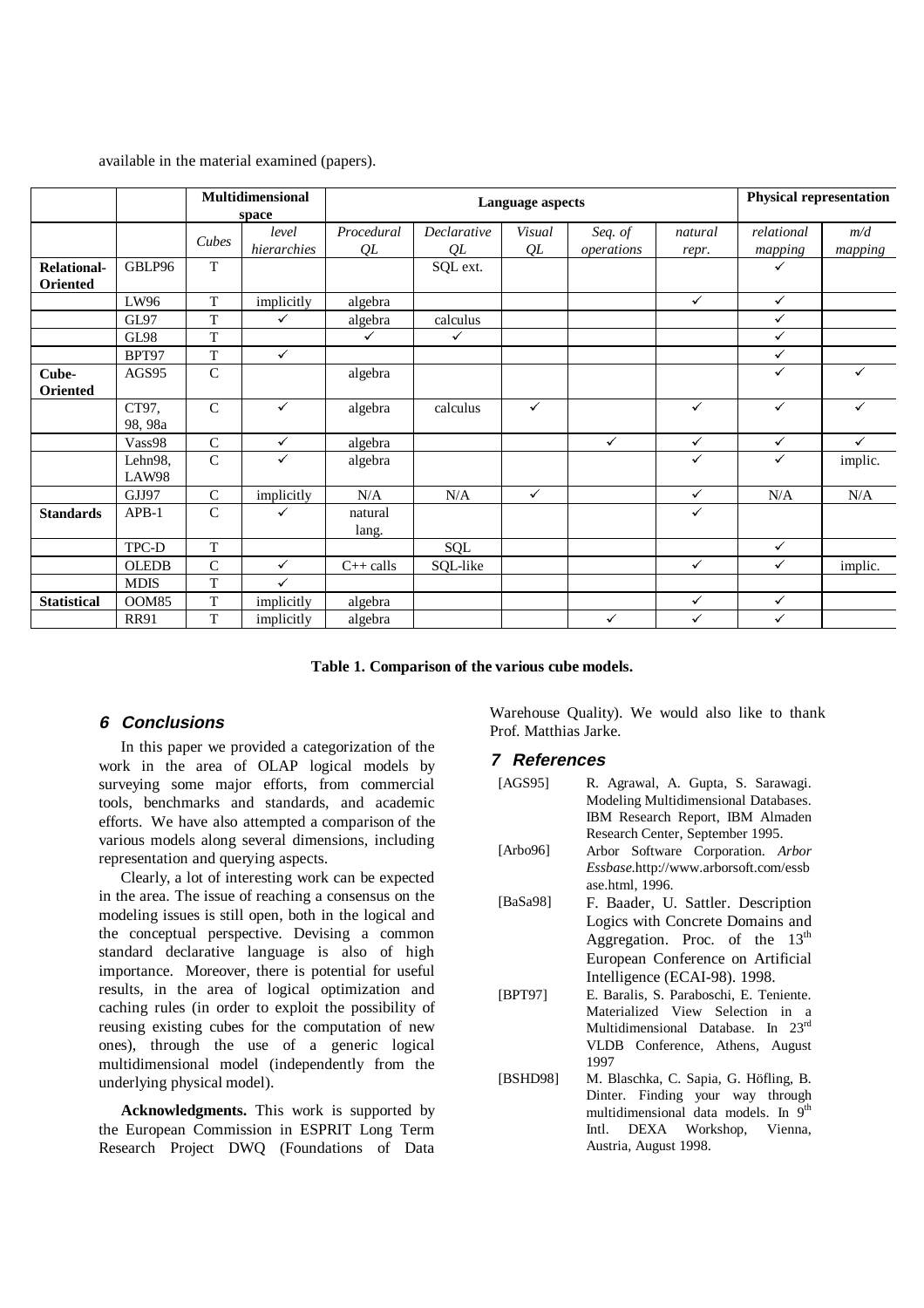| [Col196] | George Colliat. OLAP, Relational, and<br>Multidimensional Database Systems.       |
|----------|-----------------------------------------------------------------------------------|
|          | SIGMOD Record, Vol. 25, No. 3,                                                    |
| [Col196] | September 1996.<br>G. Colliat. OLAP, Relational, and                              |
|          | Multidimensional Database Systems.                                                |
|          | SIGMOD Record, Vol. 25, No.3,                                                     |
|          | September 1996.                                                                   |
| [CT97]   | L. Cabbibo, R. Torlone. Querying<br>Multidimesional Databases. 6th DBPL           |
|          | Workshop, 1997                                                                    |
| [CT98]   | L. Cabbibo, R. Torlone. A Logical                                                 |
|          | Multidimensional<br>Approach to                                                   |
|          | Databases. In 6 <sup>th</sup> EDBT, 1998.                                         |
| [CT98a]  | L. Cabibbo, R. Torlone. From a<br>Procedural to a Visual Query Language           |
|          | for OLAP. In 10 <sup>th</sup> SSDBM Conference,                                   |
|          | Italy, July 1998.                                                                 |
| [GBLP96] | J. Gray, A. Bosworth, A. Layman, H.                                               |
|          | Pirahesh. Data Cube: A Relational                                                 |
|          | Aggregation Operator Generalizing                                                 |
|          | Group-By, Cross-Tabs, and Sub-Totals.<br>Proceedings of ICDE '96, New Orleans,    |
|          | February 1996.                                                                    |
| [GJJ97]  | M. Gebhardt, M Jarke, S. Jacobs. A                                                |
|          | for Negotiation Support<br>Toolkit                                                |
|          | Interfaces to Multidimensional Data. In<br>Proc. of the 1997 ACM SIGMOD           |
|          | Conf., Arizona, USA, 1997                                                         |
| [GL97]   | M. Gyssens, L.V.S. Lakshmanan. A                                                  |
|          | Foundation for Multi-Dimensional                                                  |
|          | Databases. In 23 <sup>rd</sup> VLDB Conference,                                   |
|          | Athens, August 1997.                                                              |
| [GL98]   | F. Gingras, L. Lakshmanan. nD-SQL:<br>A Multi-dimensional Language for            |
|          | OLAP.<br>Interoperability and                                                     |
|          | $24^{\text{th}}$ VLDB<br>Proceedings of the                                       |
|          | Conference, N. York, August 1998.                                                 |
| [Info97] | Inc.: The INFORMIX-<br>Informix.                                                  |
|          | Product<br><i>MetaCube</i><br>Suite.                                              |
|          | http://www.informix.com/informix/pro                                              |
|          | ducts/new_plo/metabro/metabro2.htm,<br>1997.                                      |
| [Kimb96] | R. Kimball. The Data Warehouse                                                    |
|          | Toolkit: Practical techniques<br>for                                              |
|          | building dimensional data warehouses.<br>John Wiley. 1996                         |
| [LAW98]  | W. Lehner, J. Albrect, H. Wedekind.                                               |
|          | Normal Forms for Multidimensional                                                 |
|          | Databases. In 10 <sup>th</sup> SSDBM Conference,                                  |
|          | Italy, July 1998.                                                                 |
| [Lehn98] | W. Lehner. Modeling Large Scale<br>OLAP Scenarios. In 6 <sup>th</sup> EDBT, 1998. |
| [LS97]   | H. Lenz, A. Shoshani. Summarizability                                             |
|          | in OLAP and Statistical databases. In                                             |
|          | 9 <sup>th</sup> SSDBM Conference, 1997.                                           |
| [LW96]   | C. Li, X. Sean Wang. A Data Model                                                 |
|          | Supporting On-Line Analytical<br>for                                              |
|          |                                                                                   |

Processing. CIKM 1996. [Meta97] Metadata Coalition: Meta Data Interchange Specification, (MDIS Version 1.1), August 1997, available at http://www.he.net/~metadata/standards / [MS98] Microsoft Corp. OLEDB for OLAP February 1998. Available at http://www.microsoft.com/data/oledb/o lap/ [MStr95] MicroStrategy, Inc. *Relational OLAP: An Enterprise-Wide Data Delivery Architecture*. White Paper, http://www.strategy.com/wp\_a\_i1.htm, 1995. [MStr97] MicroStrategy, Inc. *MicroStrategy's 4.0 Product Line*. http://www.strategy.com/launch/4\_0\_ar c1.htm, 1997. [OLAP97] OLAP Council. OLAP AND OLAP Server Definitions. 1997 Available at http://www.olapcouncil.org/research/gl ossaryly.htm [OLAP97a] OLAP Council. The APB-1 Benchmark. 1997. Available at http://www.olapcouncil.org/research/b markly.htm [OOM85] G. Ozsoyoglu, M. Ozsoyoglu, F. Mata. A Language and a Physical Organization Technique for Summary Tables. In SIGMOD Conference, Austin, Texas, May 1985. [OOM87] G. Ozsoyoglu, M. Ozsoyoglu, V. Matos. Extending Relational Algebra and Relational Calculus with Set-Valued Attributes and Aggregation Functions. ACM TODS 12(4), 1987. [RedB97] Red Brick Systems, Inc.. *Red Brick Warehouse 5.0*. http://www.redbrick.com/rbsg/html/whouse50.html, 1997. [RR91] M. Rafanelli, F.L. Ricci. A functional model for macro-databases. SIGMOD Record, March 1991, 20(1). [Sara97] Sunita Sarawagi. Indexing OLAP Data. Data Engineering Bulletin 20(1): 36-43 (1997) [Shos97] A. Shoshani. OLAP and Statistical Databases: Similarities and Differences. Tutorials of PODS, 1997. [Stan96] Stanford Technology Group, Inc. *Designing the Data Warehouse on Relational Databases*. http://www.informix.com/informix/cor pinfo/zines/whitpprs/stg/metacube.htm, 1996. [TPC98] TPC: TPC Benchmark D. Transcation Processing Council. February 1998.